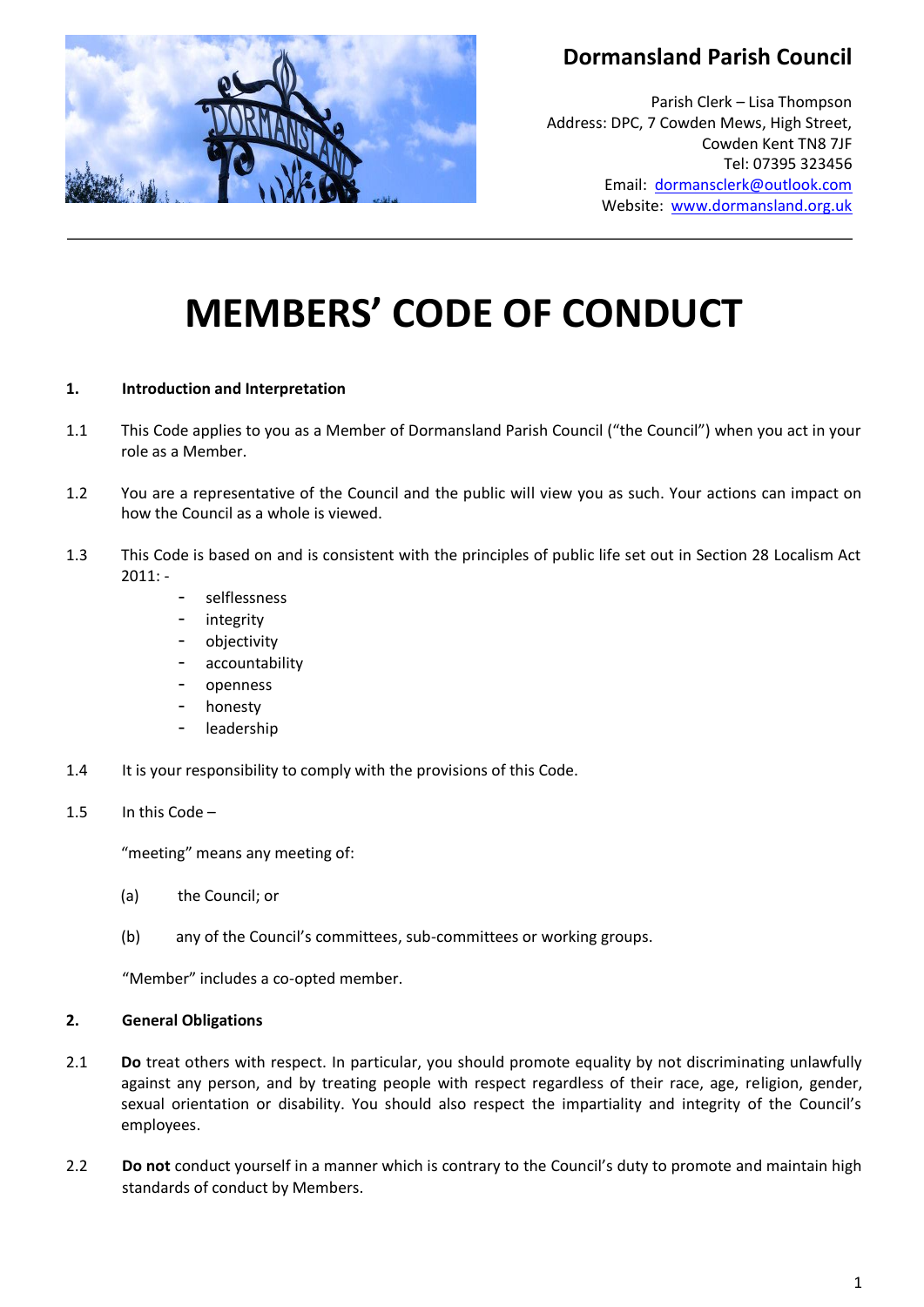- 2.3 **Do not** disclose information given to you in confidence by anyone, or information acquired by you which you believe, or ought reasonably to be aware, is of a confidential nature, except where:
	- (i) you have the consent of a person authorised to give it;
	- (ii) you are required by law to do so;
	- (iii) the disclosure is made to a third party for the purpose of obtaining professional legal advice provided that the third party agrees not to disclose the information to any other person; or
	- (iv) the disclosure is:
		- (a) reasonable and in the public interest;
		- (b) made in good faith and in compliance with the reasonable requirements of the Council;

and you have consulted the Monitoring Officer (via the Parish Clerk) or taken other independent legal advice prior to its release.

- 2.4 **Do not** prevent another person from gaining access to information to which that person is entitled by law.
- 2.5 **Do not** use or attempt to use your position as a Member improperly to confer on or secure for yourself or any other person an advantage or disadvantage.

# **3 Resources of the Council**

- 3.1 When using or authorising the use by others of the resources of the Council:
	- (i) **Do** act in accordance with the Council's reasonable requirements and policies;
	- (ii) **Do** ensure that such resources are not used improperly for political purposes (including party political purposes); and
	- (iii) **Do** have regard to any applicable Local Authority Code of Publicity made under the Local Government Act 1986.

# **4. Gifts and Hospitality**

- 4.1 **Do** exercise caution in accepting any gifts or hospitality which are (or which you reasonably believe to be) offered to you because you are a Member.
- 4.2 **Do not** accept significant gifts or hospitality from persons seeking to acquire, develop or do business with the Council or from persons who may apply to the Council for any permission, licence or other significant advantage.
- 4.3 **Do** register with the Monitoring Officer (via the Parish Clerk) any gift or hospitality with an estimated value of at least £50 within 28 days of its receipt.

# **5. Registration of Interests**

- 5.1 **Do** notify the Monitoring Officer (via the Parish Clerk) of your disclosable pecuniary interests, or other interests which the Council has decided are appropriate for registration (Annex 'A' refers), within 28 days of being elected or appointed to office or with effect from the adoption of this Code.
- 5.2 **Do** notify the Monitoring Officer (via the Parish Clerk) of any change in your disclosable pecuniary interests, or other interests which the Council has decided are appropriate for registration, within 28 days of the change taking effect.
- 5.3 **Do** notify the Monitoring Officer (via the Parish Clerk) of any disclosable pecuniary or other interests not already registered within 28 days of your re-election or re-appointment to office.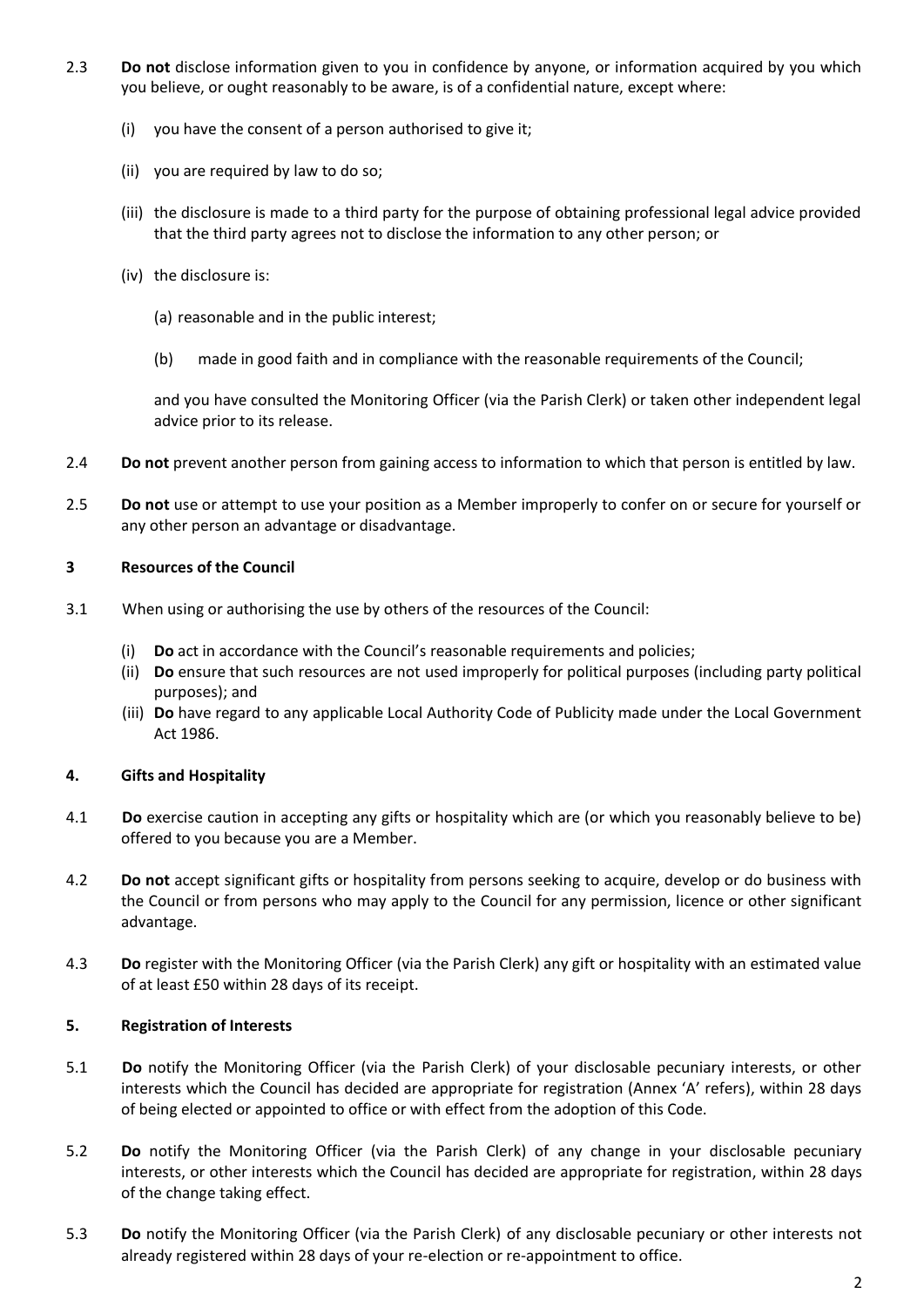- 5.4 **Do** be aware that disclosable pecuniary interests include not only your interests but also the interests of your spouse or civil partner, a person with whom you are living as husband or wife or a person with whom you are living as if they were a civil partner, so far as you are aware of the interests of that person.
- 5.5 **Do** be aware that the Council has decided that it is appropriate for you also to register and disclose nonpecuniary interests that arise from your membership of, or your occupation of a position of general control or management of:
	- (i) bodies to which you have been appointed or nominated by the Council;
	- (ii) bodies exercising functions of a public nature;
	- (iii) bodies directed to charitable purposes and with a connection to the Council's area; and
	- (iv) bodies whose principal purposes include the influence of public opinion or policy.
	- (v)

# **6. Disclosure of Interests and Participation**

- 6.1 **Do** disclose to a meeting at which you are present any disclosable pecuniary interest, or other interest which the Council has decided is appropriate for disclosure (such interests are defined at Annexe 'A') which relates to any matter considered at the meeting.
- 6.2 **Do** notify the Monitoring Officer (via the Parish Clerk) of any interest not already registered that is disclosed to a meeting under paragraph 6.1 above within 28 days of the disclosure.
- 6.3 **Do not** participate in any discussion, or vote, where you have a disclosable pecuniary interest in a matter. **Do** withdraw from the meeting during the consideration of the matter.

# **7. Predetermination**

- 7.1 Where you have been involved in campaigning in your political role on an issue which does not impact on your personal and/or professional life, you should not be prohibited from participating in a decision in your political role as a Member.
- 7.2 However, **do not** place yourself under any financial or other obligation to outside individuals or organisations that might seek to influence you in the performance of your official duties.
- 7.3 When making a decision, **do** consider the matter with an open mind and on the facts established at the meeting at which the decision is to be made.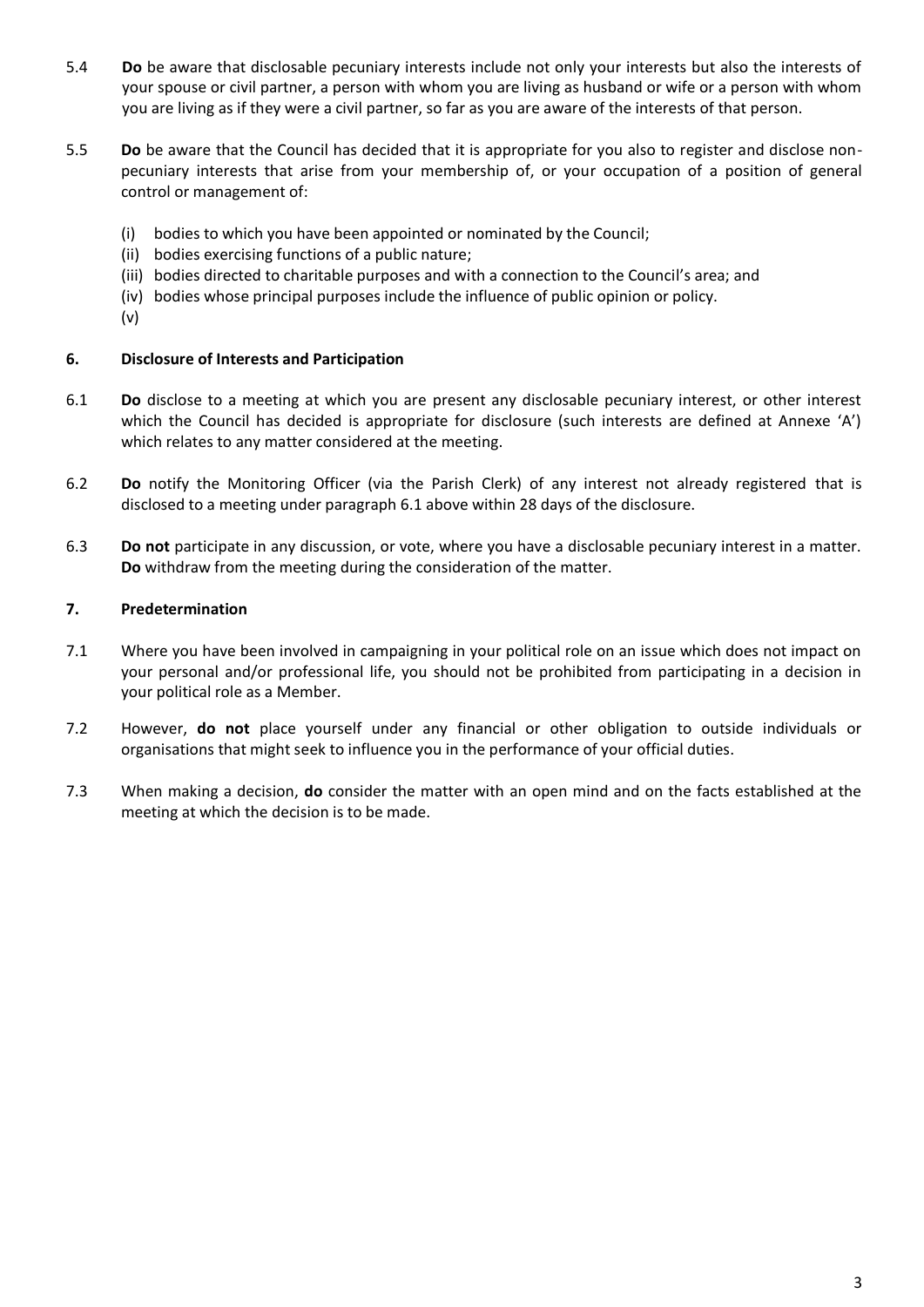#### **ANNEXE 'A'**

# **Dormansland Parish Council's Code of Conduct – Interests which must be registered**

#### **DISCLOSABLE PECUNIARY INTERESTS** (relating to Elected / Co-opted Members AND their spouses or civil partners)

#### **Employment**

Any employment, office, trade, profession or vocation carried on for profit or gain.

#### **Sponsorship**

Any payment or provision of any other financial benefit (other than from the relevant authority) made or provided within the relevant period in respect of any expenses incurred by you in carrying out duties as a member, or towards your election expenses. This includes any payment or financial benefit from a trade union within the meaning of the Trade Union and Labour Relations (Consolidation) Act 1992.

#### **Contracts**

Any contract which is made between a Member (or his/her spouse/partner) (or a body in which either person has a beneficial interest) and the Council:

- under which goods or services are to be provided or works are to be executed; and
- which has not been fully discharged.

#### **Land**

Any beneficial interest in land (e.g. a Member's home) which is within the Council's area.

#### **Licences**

Any licence (alone or jointly with others) to occupy land in the Council's area for a month or longer.

#### **Corporate Tenancies**

Any tenancy where (to the Member's knowledge):

- the landlord is the Council; and
- the tenant is a body in which the Member or his/her spouse/partner has a beneficial interest

#### **Securities**

Any beneficial interest in securities of a body where:

- that body (to the Member's knowledge) has a place of business or land in the Council's area and
- the total nominal value of the securities exceeds £25,000 or one hundredth of the total issued share capital of that body; **or**
- if the share capital of that body is of more than one class, the total nominal value of the shares of any one class in which the Member or his/her spouse/partner has a beneficial interest exceeds one hundredth of the total issued share capital of that class.